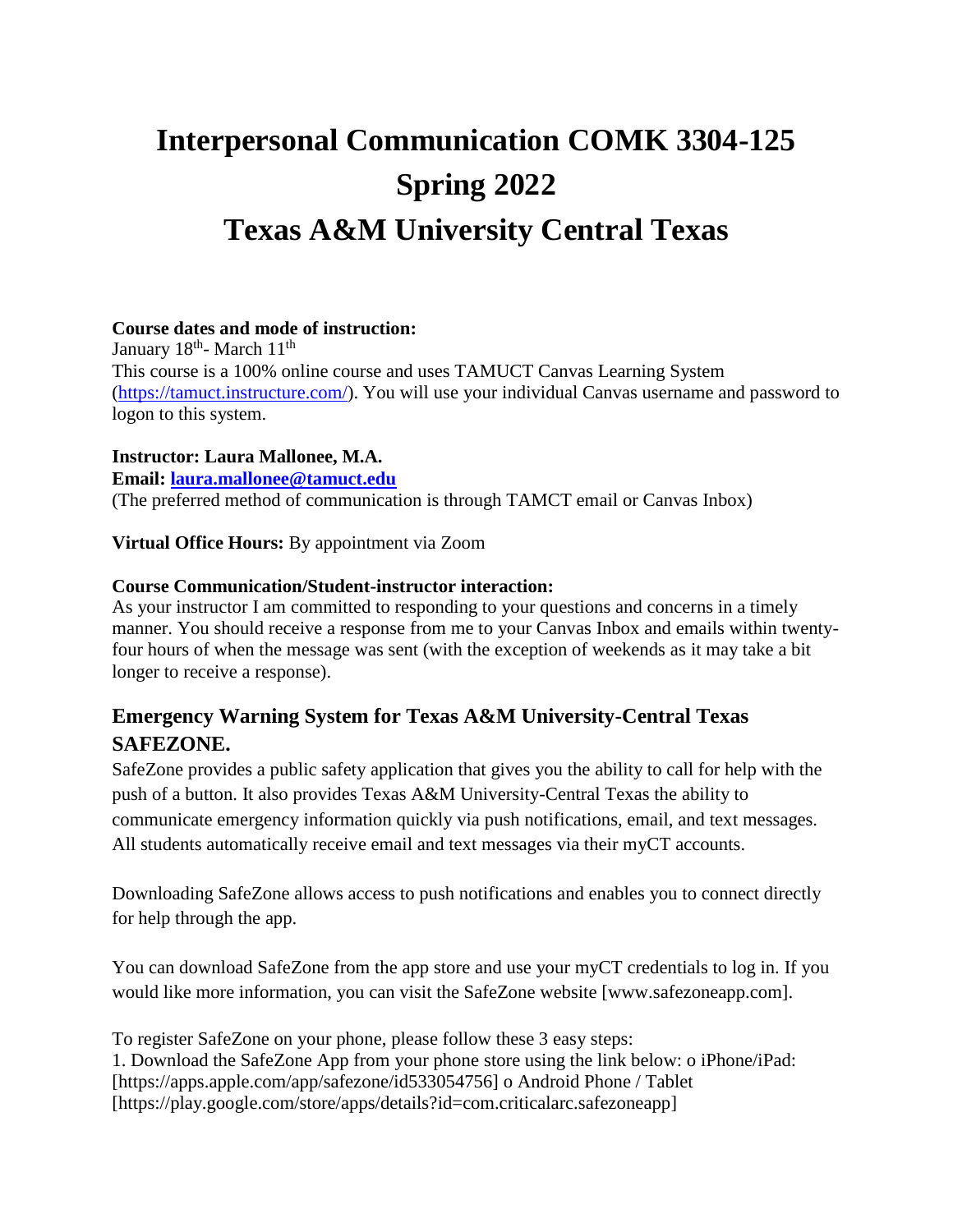- 2. Launch the app and enter your myCT email address (e.g.  $\{\text{name}\}\@{\text{tamuct.edu}}\@$
- 3. Complete your profile and accept the terms of service

# **Course Information**

## **Course Overview and Description**

A study of communication, focused on research and theories about interpersonal communication in a variety of communication contexts. It can be argued that interpersonal communication is the building block or foundation of all other areas of communication. This course should lead to a broad understanding of interpersonal communication. We will explore communication in interpersonal relationships. Although interpersonal relationships can involve more than two people, this course focuses on dyadic relationships and the communication process that drives relational development, maintenance, and disengagement. Throughout the semester, we will review social scientific research and theory that attempts to explain human communication in the interpersonal context.

# **Course Objective**

A course designed to improve individual communication skills relevant to human relationships. The development and maintenance of interpersonal (one-to-one) relations are examined, with special emphasis on identifying and correcting communication breakdown.

# **Student Learning Outcomes**

- *Define* interpersonal communication in relation to various communication contexts (e.g. group communication, public communication, family, friendship, professional, and intercultural).
- *Recall, describe,* and *explain* at least three interpersonal communication theories and apply the theories to your own relationships.
- *Describe* and *apply* principles of self-concept, interpersonal perception and cultural sensitivity to your own interpersonal behavior.
- *Describe* and *appropriately apply* the following interpersonal communication skills to your own interpersonal communication behaviors: listening, paraphrasing, perception checking, empathy, self-disclosure, assertiveness, managing conflict, nonverbal responsiveness, and supportive verbal messages.

# **Course Required Textbook**

 Mottet, T. P., Vogl-Bauer, S., & Houser, M. L. (2017). *Your Interpersonal Communication*: Nature/Nurture Intersections (2<sup>nd</sup> ed.) Boston: Pearson.

#### **Course Requirements**

The learning goal of this course is a thorough understanding of the course content as presented throughout the textbook, online lessons, other resources, online discussions, and as demonstrated through personal written and verbal presentation. Points will be deducted for failure to follow grammatical, syntactical rules for college level writing, proper appearance, and class instructions**.** It is incumbent on the student to seek out the instructor for assistance or clarification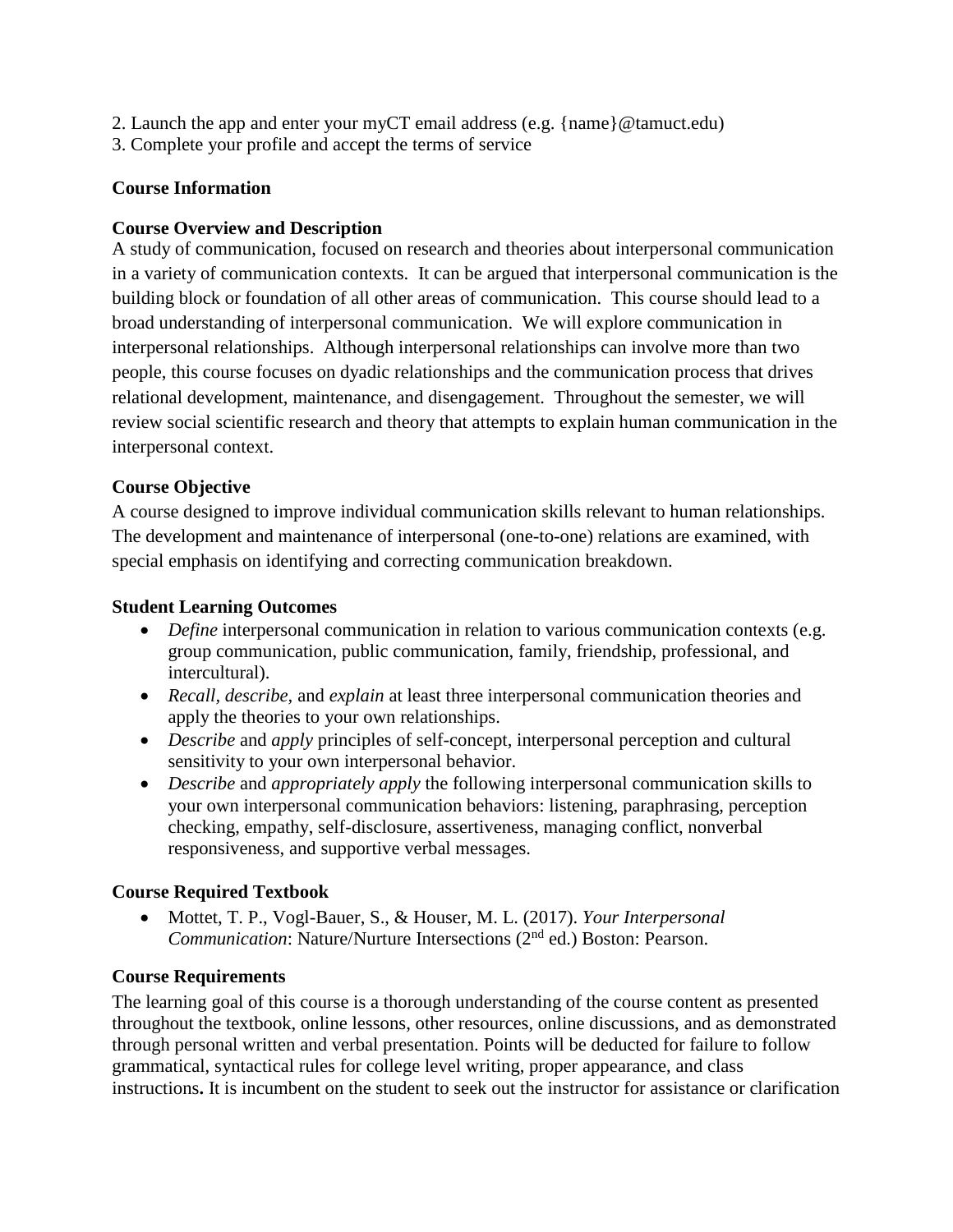of course requirements should the student feel overwhelmed, confused, or frustrated. Students need to stay focused and timely in their class preparation.

#### **Ouizzes**

Students will take six timed lesson quizzes. In order to effectively prepare for the quizzes, students should read the assigned chapters, complete the assigned corresponding lesson and review personal notes from pertinent chapters. It is important to note that the quizzes will be timed, taken in a one-time seating and will not be reset. Therefore, it is imperative students have sufficient and reliable internet connection before sitting to take the quiz.

#### Weekly Discussion Forums

Students will need to post to the discussion board on the assigned weeks. An initial forum post is due on Thursday and a response to at least one fellow classmate's discussion post is due by the following Sunday on the assigned weeks. The expectations for the discussion posts are found in the Discussion Forum Guidelines posted to the Pages tool on Canvas. The requirements for each forum post can be found in the 'Discussions' tool for the corresponding week on Canvas.

#### Homework Assignments

There will be seven homework assignments (see course schedule). Homework assignments are due by end of day each Thursday. The homework assignments are worth 10 points each, for a total of 70 points. The requirements for the assignments can be found on the homework assignment rubrics posted to Canvas.

#### Personal Introduction Assignment

There will be a personal introduction assignment. Students will create a power point or prezi presentation to introduce themselves to the class and post the presentation to the discussion board. The expectations for this assignment can be found in the 'Course Assignments' folder in our course. The instructor introduction power point can be used as an example/guide for the assignment.

#### Current Event Interpersonal Communication in the News

Students will select a current event related to interpersonal communication and write a two page paper over this current event. The current event must have been published within the last two months. You may find your current event on The Today Show or other talk shows, in any major newspaper, articles from magazines, online dating websites, etc. The requirements of the assignment can be found on the Current Event Rubric posted to Canvas.

#### Interpersonal Reflection Report

Students will be required to complete an interpersonal reflection report at the end of the course. This analysis report provides an opportunity for students to reflect on the concepts and theories they have learned throughout the course. Students will have the opportunity to apply what they have learned throughout the course to their personal lives. The requirements of the assignment can be found on the Interpersonal Reflection Report Rubric posted to Canvas.

#### *It is important to note all assignments should be submitted via Canvas.*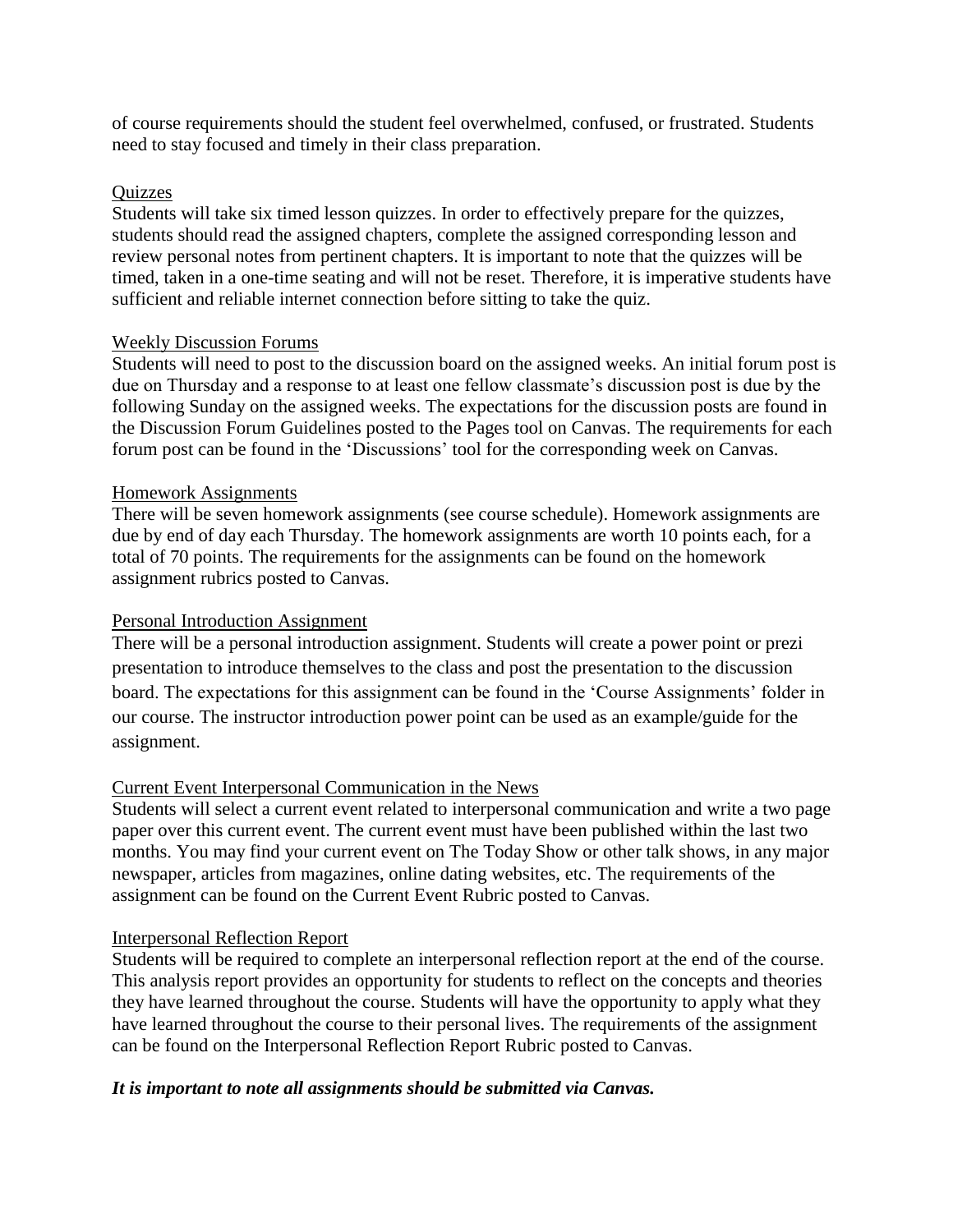#### **III. Grading Criteria and Conversion**

| <b>Assignment</b>                                     | <b>Points</b> |
|-------------------------------------------------------|---------------|
| Lesson Quizzes (6 quizzes x 25 points)                | 150           |
| Weekly Discussion Forums (6 forums x 7 points)        | 42            |
| Personal Introduction Assignment                      | 20            |
| Homework Assignments (7 assignments x 10 points)      | 70            |
| Current Event Interpersonal Communication in the News | 30            |
| <b>Interpersonal Reflection Report</b>                | 100           |
| <b>TOTAL</b>                                          | 412           |

Percentage Earned Letter Grade Assigned

| <b>III. Course Policies</b> |   |
|-----------------------------|---|
| 247-0                       | F |
| 288-248                     | D |
| 329-289                     | C |
| 370-330                     | B |
| 412-371                     | А |
|                             |   |

#### *Policy on Grades*

Records of grades will be available on Canvas gradebook and students should monitor their grade status using this tool. Students should expect to receive returned graded work with feedback within a week from when the assignment is due. Feedback will always be provided on all assignments and can be found on the returned assignment through Canvas.

#### *Policy on Late Work*

All assignments are due on the dates specified in the class schedule. Late work will not be accepted. However, the instructor reserves the right to accept late assignments for a lesser point value based on extenuating circumstances.

#### **IV. Course Schedule**

| Date                      | <b>Topic</b>                  | <b>Have Read/Reviewed</b> | <b>Assignments Due</b>              |
|---------------------------|-------------------------------|---------------------------|-------------------------------------|
| Week 1: Jan               | <b>Introduction to Course</b> | Syllabus, Course Schedule | Due Thursday Jan 20th:              |
| $18th - 23rd$             |                               | <b>Textbook Chapter 1</b> | <b>Homework Assignment #1</b>       |
|                           |                               |                           | Due Sunday Jan 23rd:                |
|                           |                               |                           | <b>Personal Introduction</b>        |
|                           |                               |                           | <b>Assignment</b>                   |
| Week 2: Jan               | Understanding Self &          | Textbook Chapters 2 & 3   | Due Thursday Jan 20 <sup>th</sup> : |
| $24th$ - 30 <sup>th</sup> | <b>Others</b>                 | Lesson Two                | <b>Post Forum Two</b>               |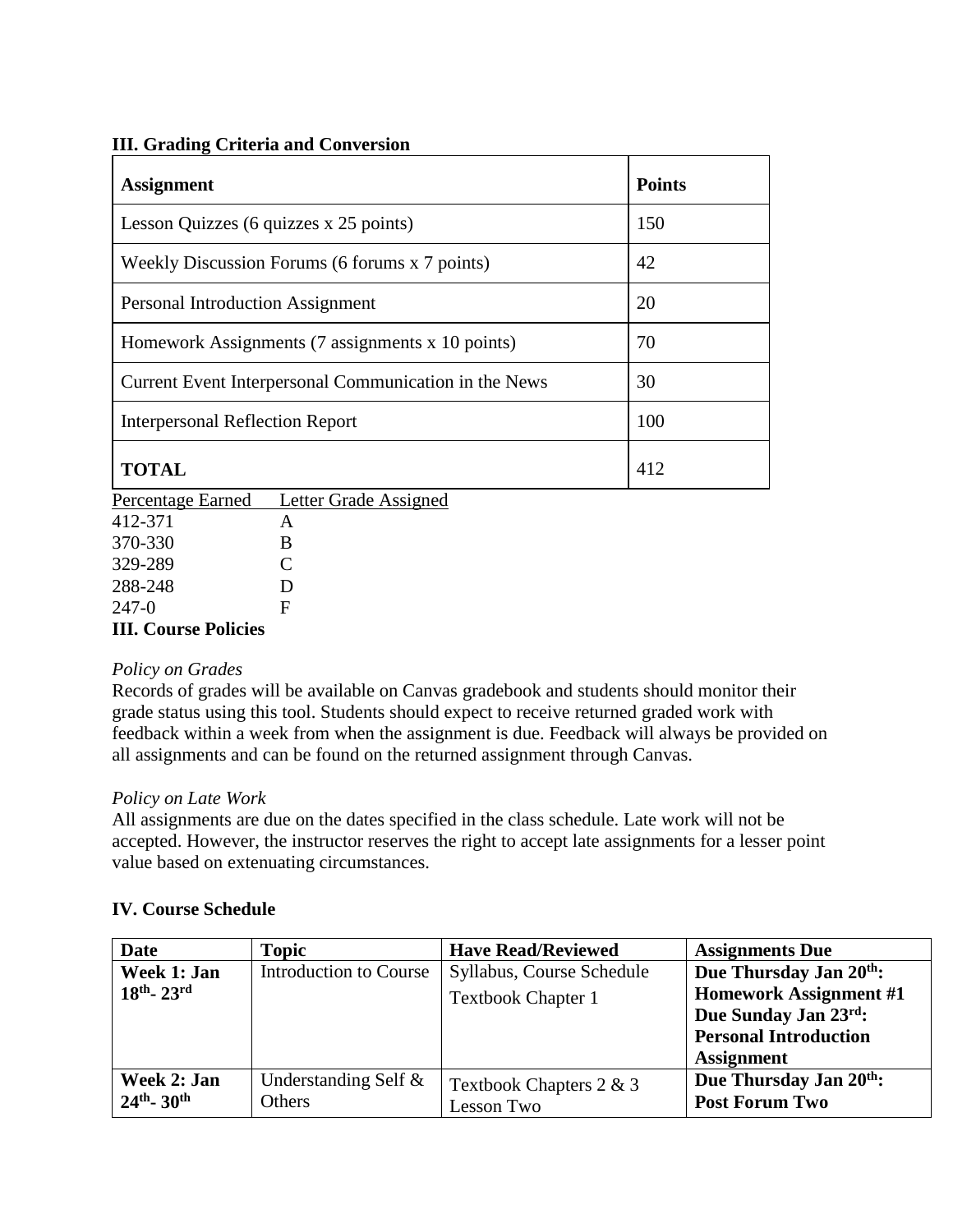| Week 3: Jan<br>31 <sup>st-</sup> Feb 6 <sup>th</sup>      | Verbal and Nonverbal<br>Communication                                                  | Textbook Chapters 4 & 5<br><b>Lesson Three</b>    | <b>Homework Assignment #2</b><br>Due Sunday Jan 30th:<br><b>Response to Forum Two</b><br><b>Lesson Two Quiz</b><br>Due Thursday Feb 3rd:<br><b>Post Forum Three</b><br><b>Homework Assignment #3</b><br>Due Sunday Feb 6th:<br><b>Response to Forum Three</b><br><b>Lesson Three Quiz</b> |
|-----------------------------------------------------------|----------------------------------------------------------------------------------------|---------------------------------------------------|-------------------------------------------------------------------------------------------------------------------------------------------------------------------------------------------------------------------------------------------------------------------------------------------|
| Week 4:<br>February 7 <sup>th</sup> -<br>13 <sup>th</sup> | Listening, Responding<br>and Understanding<br>Conflict in<br>Relationships             | Textbook Chapters 6 & 7<br><b>Lesson Four</b>     | Due Thursday Feb 10th:<br><b>Post Forum Four</b><br><b>Homework Assignment #4</b><br>Due Sunday Feb 13th:<br><b>Response to Forum Four</b><br><b>Lesson Four Quiz</b>                                                                                                                     |
| Week 5:<br>February 14th -<br>20 <sup>th</sup>            | Understanding<br>Relationships                                                         | <b>Textbook Chapter 8</b><br><b>Lesson Five</b>   | Due Thursday Feb 17th:<br><b>Post Forum Five</b><br><b>Homework Assignment #5</b><br>Due Sunday Feb 20th:<br><b>Response to Forum Five</b><br><b>Current Event in the News</b><br><b>Lesson Five Quiz</b>                                                                                 |
| Week 6:<br>February $21^{st}$ -<br>27 <sup>th</sup>       | Self-Disclosure &<br>Intimacy in<br>Relationships, Family<br>& Friend<br>Relationships | Textbook Chapters 9 & 10<br>Lesson Six            | Due Thursday Feb 24th:<br><b>Post Forum Six</b><br><b>Homework Assignment #6</b><br>Due Sunday Feb 27th:<br><b>Response to Forum Six</b><br><b>Lesson Six Quiz</b>                                                                                                                        |
| Week 7: Feb<br>28 <sup>th</sup> -March 6 <sup>th</sup>    | Workplace<br>Relationships                                                             | <b>Textbook Chapter 11</b><br><b>Lesson Seven</b> | Due Thursday March 3rd:<br><b>Post Forum Seven</b><br><b>Homework Assignment #7</b><br>Due Sunday March 6 <sup>th</sup> :<br><b>Response to Forum Seven</b><br><b>Lesson Seven Quiz</b>                                                                                                   |
| Week 8:<br>March 7 <sup>th</sup> -10 <sup>th</sup>        |                                                                                        | Lesson Eight                                      | <b>Due Thursday March 10th:</b><br><b>Interpersonal Reflection</b><br><b>Report</b>                                                                                                                                                                                                       |

# **V. Technology Requirements and Support**

#### **Technology Requirements**

For this course, you will need reliable and frequent access to a computer and to the Internet. You will also need speakers to be able to listen to online resources and a web camera to be able to record a video presentation. If you do not have frequent and reliable access to a computer with Internet connection, please consider dropping this course or contact me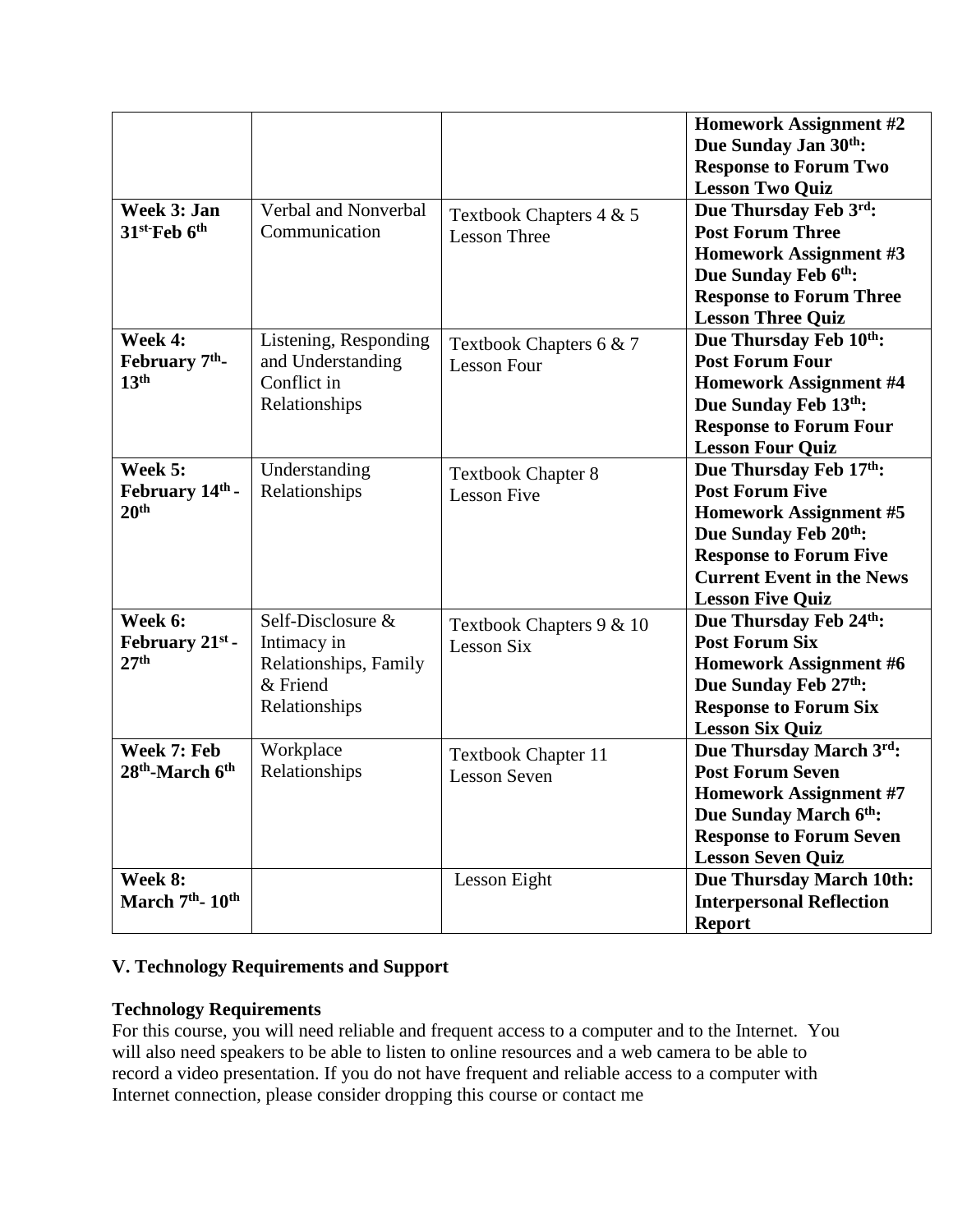(**[laura.mallonee@ct.tamus.edu](mailto:laura.mallonee@ct.tamus.edu)**) to discuss your situation. Your ability to function within the Canvas system will facilitate your success in this course. *Technology issues are not an excuse for missing a course requirement – make sure your computer is configured correctly and address issues well in advance of deadlines.*

This course will use the A&M-Central Texas Instructure Canvas learning management system. Logon to A&M-Central Texas Canvas [https://tamuct.instructure.com/] or access Canvas through the TAMUCT Online link in myCT [https://tamuct.onecampus.com/]. You will log in through our Microsoft portal.

Username: Your MyCT email address. Password: Your MyCT password

#### **Canvas Support**

Use the Canvas Help link, located at the bottom of the left-hand menu, for issues with Canvas. You can select "Chat with Canvas Support," submit a support request through "Report a Problem," or call the Canvas support line: 1-844-757-0953. For issues related to course content and requirements, contact your instructor.

# **Other Technology Support**

For log-in problems, students should contact Help Desk Central. 24 hours a day, 7 days a week: Email: [helpdesk@tamu.edu](mailto:helpdesk@tamu.edu) Phone: (254) 519-5466 Web Chat: [http://hdc.tamu.edu]

Please let the support technician know you are an A&M-Central Texas student.

# **UNIVERSITY RESOURCES, PROCEDURES, AND GUIDELINES**

#### **Drop Policy**

If you discover that you need to drop this class, you must complete a [Drop Request Form](https://dynamicforms.ngwebsolutions.com/casAuthentication.ashx?InstID=eaed95b9-f2be-45f3-a37d-46928168bc10&targetUrl=https%3A%2F%2Fdynamicforms.ngwebsolutions.com%2FSubmit%2FForm%2FStart%2F53b8369e-0502-4f36-be43-f02a4202f612) through Warrior Web.

Faculty cannot drop students; this is always the responsibility of the student. The Registrar's Office will provide a deadline on the Academic Calendar for which the form must be completed. Once you submit the completed form to the Registrar's Office, you must go into Warrior Web and confirm that you are no longer enrolled. If you still show as enrolled, FOLLOW-UP with the Registrar's Office immediately. You are to attend class until the procedure is complete to avoid penalty for absence. Should you miss the drop deadline or fail to follow the procedure, you will receive an F in the course, which may affect your financial aid and/or VA educational benefits.

#### **Academic Integrity**

Texas A&M University -Central Texas values the integrity of the academic enterprise and strives for the highest standards of academic conduct. A&M-Central Texas expects its students, faculty, and staff to support the adherence to high standards of personal and scholarly conduct to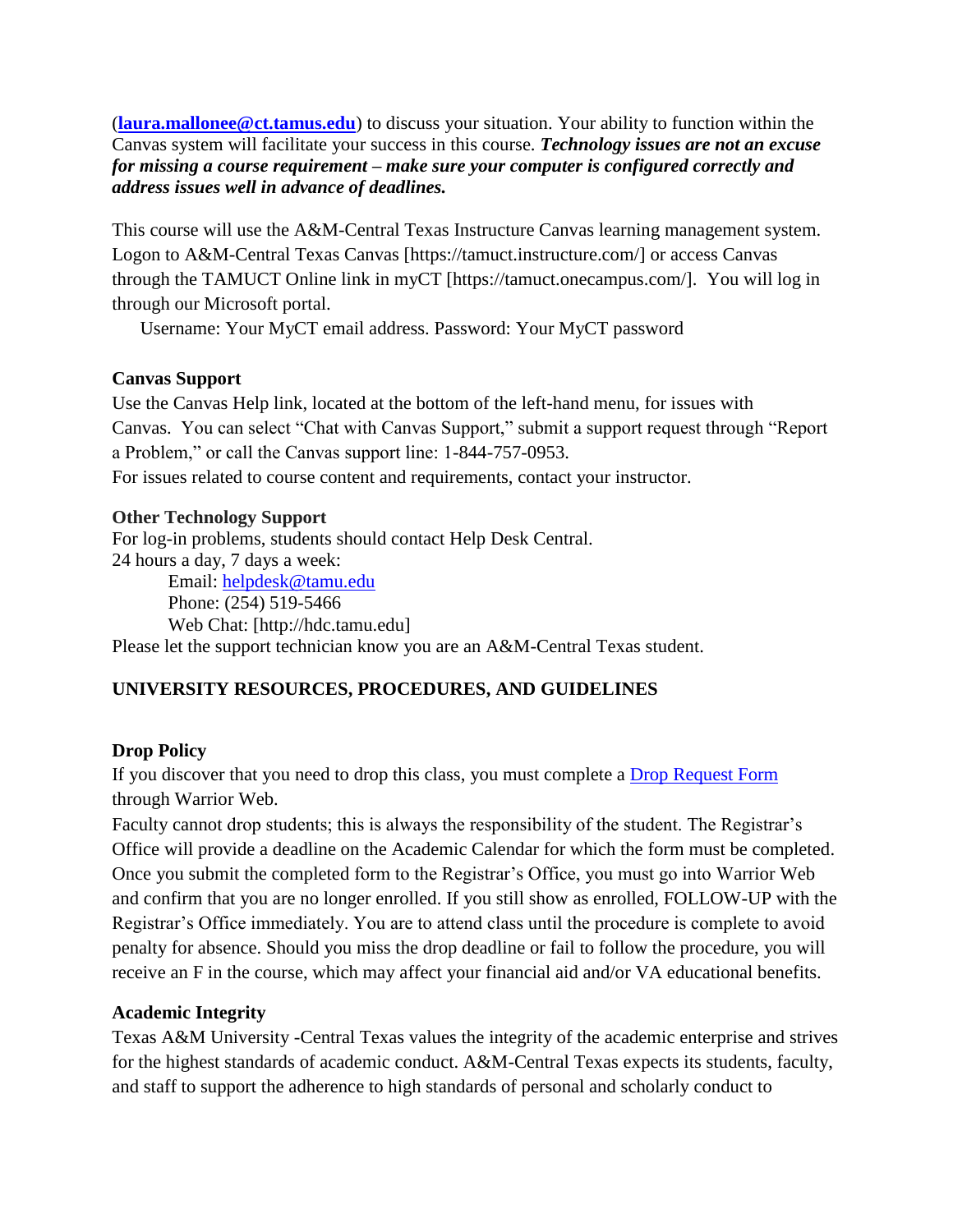preserve the honor and integrity of the creative community. Academic integrity is defined as a commitment to honesty, trust, fairness, respect, and responsibility. Any deviation by students from this expectation may result in a failing grade for the assignment and potentially a failing grade for the course. When in doubt on collaboration, citation, or any issue, please contact your instructor before taking a course of action.

For more [information regarding the Student Conduct process,](https://www.tamuct.edu/student-affairs/student-conduct.html) [https://www.tamuct.edu/studentaffairs/student-conduct.html].

If you know of potential honor violations by other students, you may [submit a report,](https://cm.maxient.com/reportingform.php?TAMUCentralTexas&layout_id=0) [https://cm.maxient.com/reportingform.php?TAMUCentralTexas&layout\_id=0].

In this course specifically, the first offense will result in a zero for the plagiarized assignment. The second offense will result in a failing grade for the course and the incident will be reported to the Associate Director of Student Conduct.

#### **Academic Accommodations**

At Texas A&M University-Central Texas, we value an inclusive learning environment where every student has an equal chance to succeed and has the right to a barrier-free education. The Office of Access and Inclusion is responsible for ensuring that students with a disability receive equal access to the university's programs, services and activities. If you believe you have a disability requiring reasonable accommodations please contact the Office of Access and Inclusion WH-212; or call (254) 501-5831. Any information you provide is private and confidential and will be treated as such.

For more information, please visit our  $\Delta \csc \&$  Inclusion Canvas page (log-in required) [https://tamuct.instructure.com/courses/717]

#### **Important Information for Pregnant and/or Parenting Students**

Texas A&M University-Central Texas supports students who are pregnant and/or parenting. In accordance with requirements of Title IX and related guidance from US Department of Education's Office of Civil Rights, the Dean of Student Affairs' Office can assist students who are pregnant and/or parenting in seeking accommodations related to pregnancy and/or parenting. Students should seek out assistance as early in the pregnancy as possible. For more information, please visit the [Student Affairs](https://www.tamuct.edu/student-affairs/pregnant-and-parenting-students.html) web page [https://www.tamuct.edu/student-affairs/pregnant-andparenting-students.htm]. Students may also contact the institution's Title IX Coordinator. If you would like to read more about these [requirements and guidelines](http://www2.ed.gov/about/offices/list/ocr/docs/pregnancy.pdf) online, please visit the website [http://www2.ed.gov/about/offices/list/ocr/docs/pregnancy.pdf].

Title IX of the Education Amendments Act of 1972 prohibits discrimination on the basis of sex and gender–including pregnancy, parenting, and all related conditions. A&M-Central Texas is able to provide flexible and individualized reasonable accommodation to pregnant and parenting students. All pregnant and parenting students should contact the Associate Dean in the Division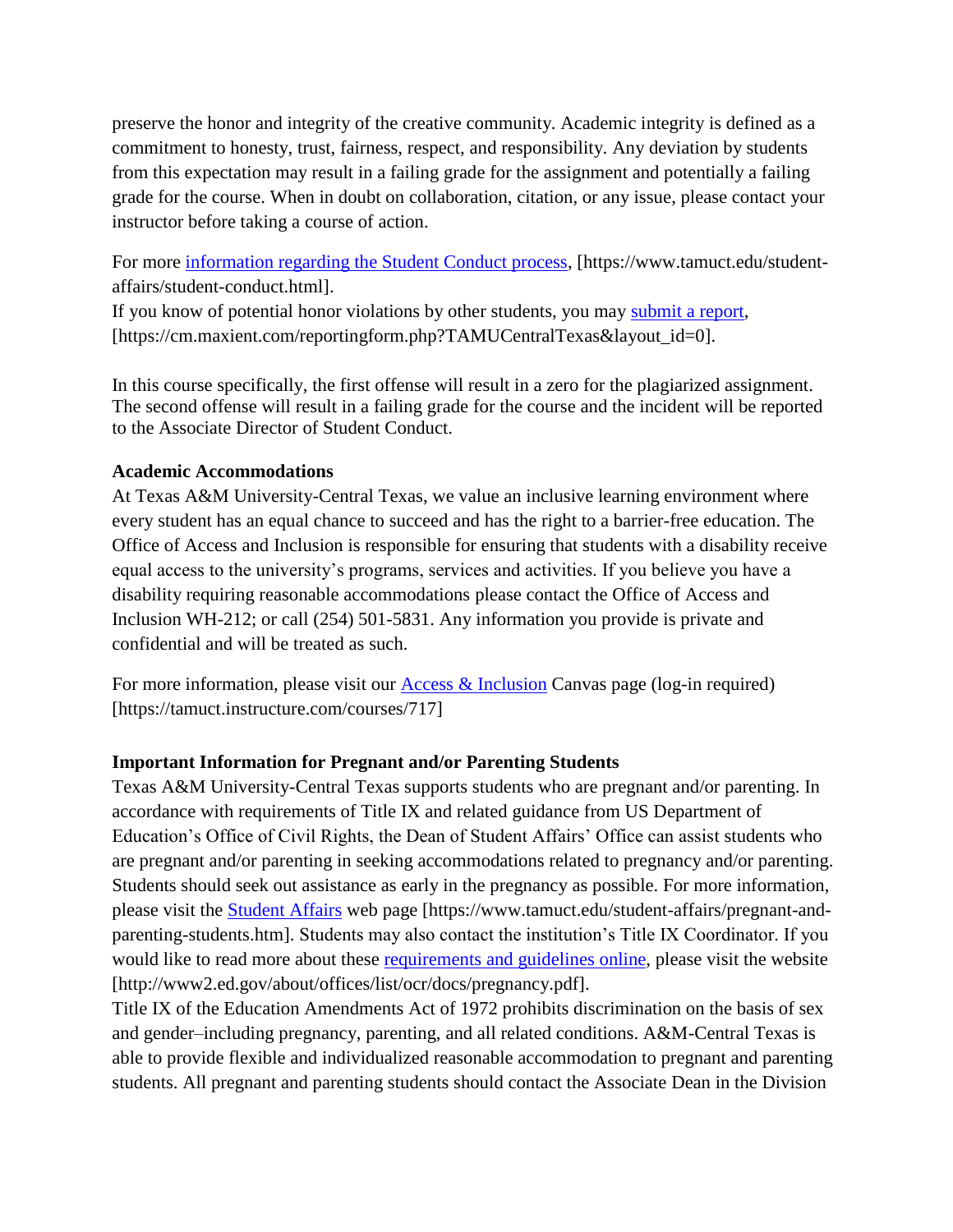of Student Affairs at (254) 501-5909 to seek out assistance. Students may also contact the University's Title IX Coordinator.

# **Tutoring**

Tutoring is available to all A&M-Central Texas students, both virtually and in-person. Student success coaching is available online upon request.

If you have a question, are interested in becoming a tutor, or in need of success coaching contact the Warrior Center for Student Success, Equity and Inclusion at (254) 501-5836, visit the Warrior Center at 212 Warrior Hall, or by emailing WarriorCenter@tamuct.edu. To schedule tutoring sessions and view tutor availability, please visit Tutor Matching Services [https://tutormatchingservice.com/TAMUCT] or visit the Tutoring Center in 111 Warrior Hall.

Chat live with a remote tutor 24/7 for almost any subject from on your computer! Tutor.com is an online tutoring platform that enables A&M-Central Texas students to log in and receive online tutoring support at no additional cost. This tool provides tutoring in over 40 subject areas except writing support. Access Tutor.com through Canvas.

# **University Writing Center**

University Writing Center: Located in Warrior Hall 416, the University Writing Center (UWC) at Texas A&M University–Central Texas (A&M–Central Texas) is a free service open to all A&M–Central Texas students. For the Spring 2022 semester, the hours of operation are from 10:00 a.m.-5:00 p.m. Monday thru Thursday in Warrior Hall 416 (with online tutoring available every hour as well) with satellite hours available online only Monday thru Thursday from 6:00- 9:00 p.m. and Saturday 12:00-3:00 p.m.

Tutors are prepared to help writers of all levels and abilities at any stage of the writing process. While tutors will not write, edit, or grade papers, they will assist students in developing more effective composing practices. By providing a practice audience for students' ideas and writing, our tutors highlight the ways in which they read and interpret students' texts, offering guidance and support throughout the various stages of the writing process. In addition, students may work independently in the UWC by checking out a laptop that runs the Microsoft Office suite and connects to WIFI, or by consulting our resources on writing, including all of the relevant style guides. Whether you need help brainstorming ideas, organizing an essay, proofreading, understanding proper citation practices, or just want a quiet place to work, the UWC is here to help!

Students may arrange a one-to-one session with a trained and experienced writing tutor by making an appointment via [WCOnline](https://tamuct.mywconline.com/) [https://tamuct.mywconline.com/]. In addition, you can email Dr. Bruce Bowles Jr. at bruce.bowles@tamuct.edu if you have any questions about the UWC, need any assistance with scheduling, or would like to schedule a recurring appointment with your favorite tutor by making an appointment via [WCOnline](https://tamuct.mywconline.com/) [https://tamuct.mywconline.com/]. In addition, you can email Dr. Bruce Bowles Jr. at